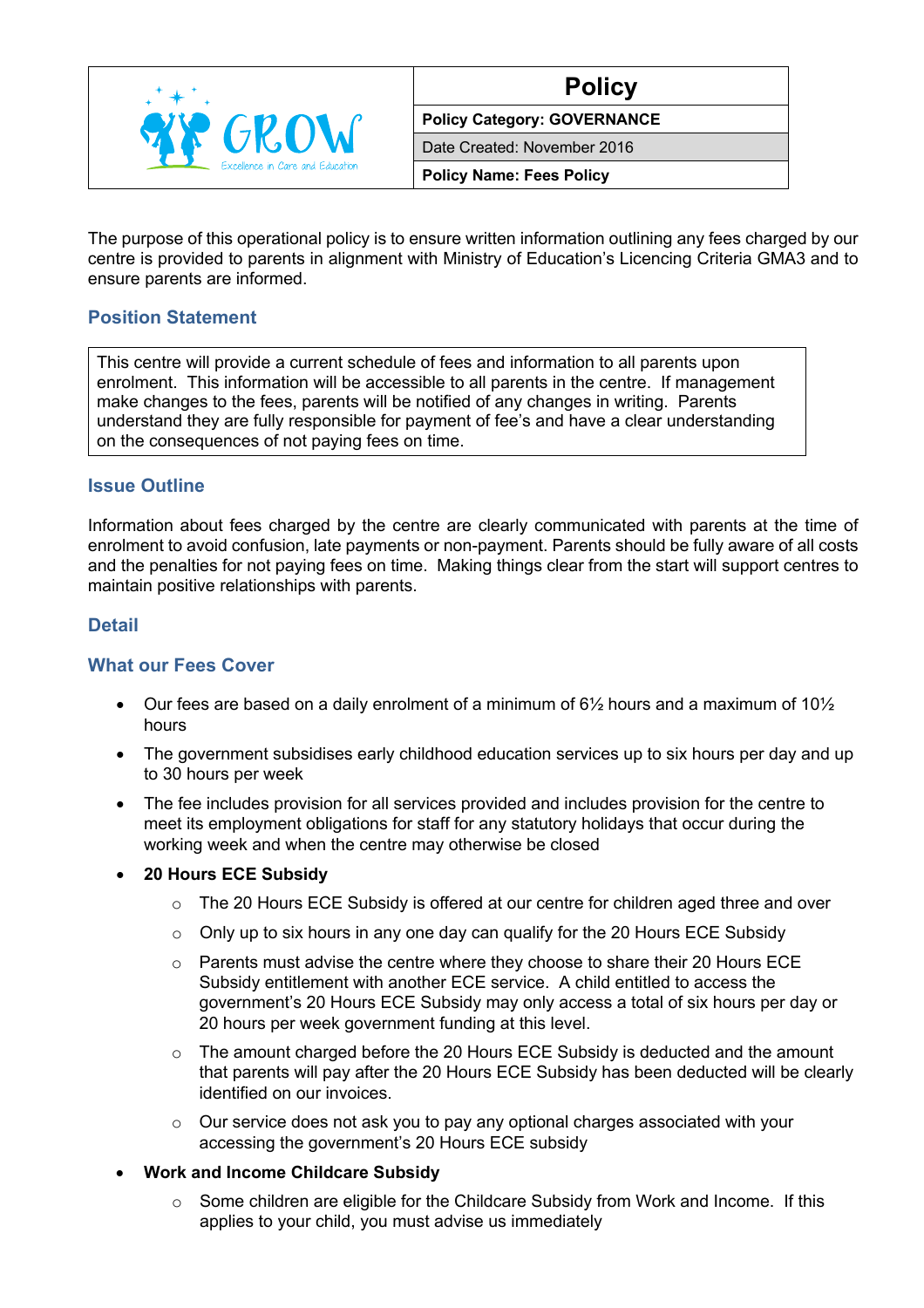- o If applicable, the Childcare Subsidy will be paid directly to the centre
- o You cannot claim both the 20 Hours ECE Subsidy AND the Childcare Subsidy for the same hours of attendance, but you can claim both subsidies for different hours of attendance.

### **Schedule of Fees**

- The centre will produce a schedule of current fees charged
- Our schedule of fees is included in the enrolment pack with our payment policies and is displayed in the Centre. Additional copies are available from administration.

### **Changes in Fees**

- Management reserve the right to change the fee rates and policies, changes will be applicable to existing as well as new enrolments. Parents will be given one month's notice in writing of proposed changes to the Fees Schedule
- The centre will keep accurate records relating to enrolments and attendance.

#### **Payment Methods**

- Our centre accepts payments by Bank Automatic Payment and Bank Internet Transfer
- Any flexible payment plans or extensions or alternative payment methods are to be discussed with and approved by the Centre Manager, on a case-by-case basis.

#### **Invoicing Practices**

• Parents will be invoiced for services on a weekly basis, with accounts required to be kept two weeks in advance

#### **Holidays, Being Late and Absences**

- If the centre is to close during holiday periods, we will advise you at least one month in advance to give you the opportunity to make alternative childcare arrangements. You will not be charged for any holiday closures
- If a parent wishes to withdraw their child temporarily from our centre over a holiday period, our fee will continue to be charged so as to ensure the enrolment remains secure. We would otherwise reserve the right to enrol another child to take up the available place
- If a child is sick, they should not attend the centre. This ensures the risk that other children and adults may share unwelcome bugs is minimised. Our normal fee applies for occasional sick days
- If a child is to be away from our centre for an extended period of time due to sickness or injury, you should advise centre management immediately so that alternative enrolment and fee arrangements may be made if necessary.

## **Failure to Pay Fees on Time**

• Our fees are due at the time they are invoiced. If you are aware that you cannot pay our fees when you receive our invoice, you must advise us immediately so we may discuss alternative payment options with you. Failure to pay our fees may result in suspension of the child's enrolment at our centre; referral to a debt collector and additional debt collection charges being applied.